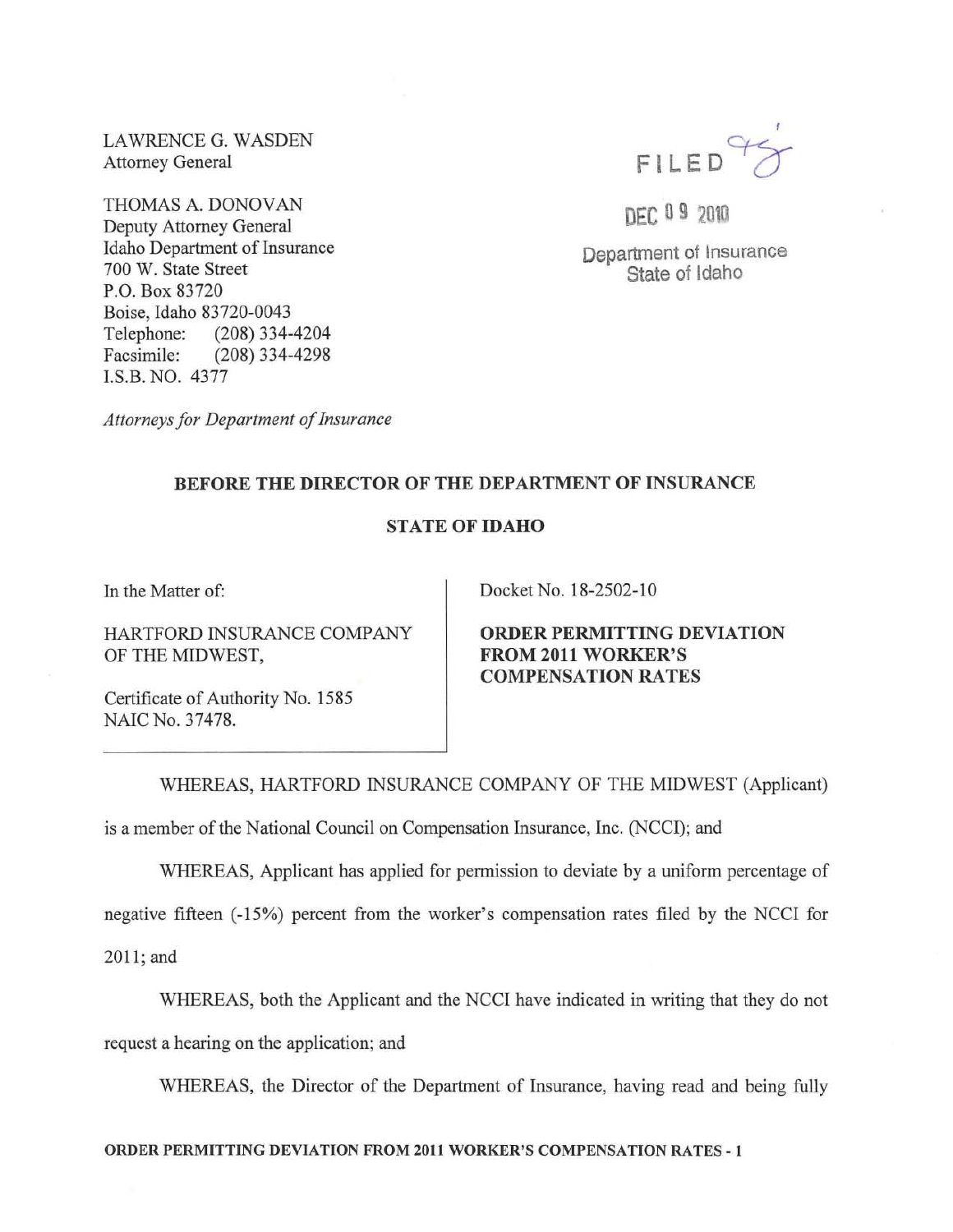apprised of the Applicant's request to deviate from the Idaho worker's compensation premium rates filed by the NCCI for 2011, has determined that the requested rate deviation is justified;

NOW, THEREFORE, IT IS HEREBY ORDERED that, pursuant to Idaho Code  $\S$  41-1614, the Applicant's request for a uniform percentage deviation of negative fifteen (-15%) percent from the worker's compensation rates filed by the NCCI for 2011 , exclusive of terrorism rates, is GRANTED. This deviation from the Idaho worker's compensation premium rates filed by the NCCI for 2011 shall take effect January 1, 2011, and shall remain in effect for one year from that date unless terminated sooner with the approval of the Director.

DATED this  $\frac{dH}{dq}$  of December 2010.

William al Director

## NOTIFICATION OF RIGHTS

This is a final order of the agency. Any party may file a motion for reconsideration of this final order within fourteen (14) days of the service date of this order. The agency will dispose of the petition for reconsideration within twenty-one (21) days of its receipt, or the petition will be considered denied by operation of law. *See* section 67-5246(4), Idaho Code.

Pursuant to sections 67-5270 and 67-5272, Idaho Code, any party aggrieved by this final order or orders previously issued in this case may appeal this final order and all previously issued orders in this case to district court by filing a petition in the district court of the county in which:

- i. A hearing was held;
- ii. The final agency action was taken;

iii. The party seeking review of the order resides, or operates its principal place of

ORDER PERMITTING DEVIATION FROM 2011 WORKER'S COMPENSATION RATES - 2